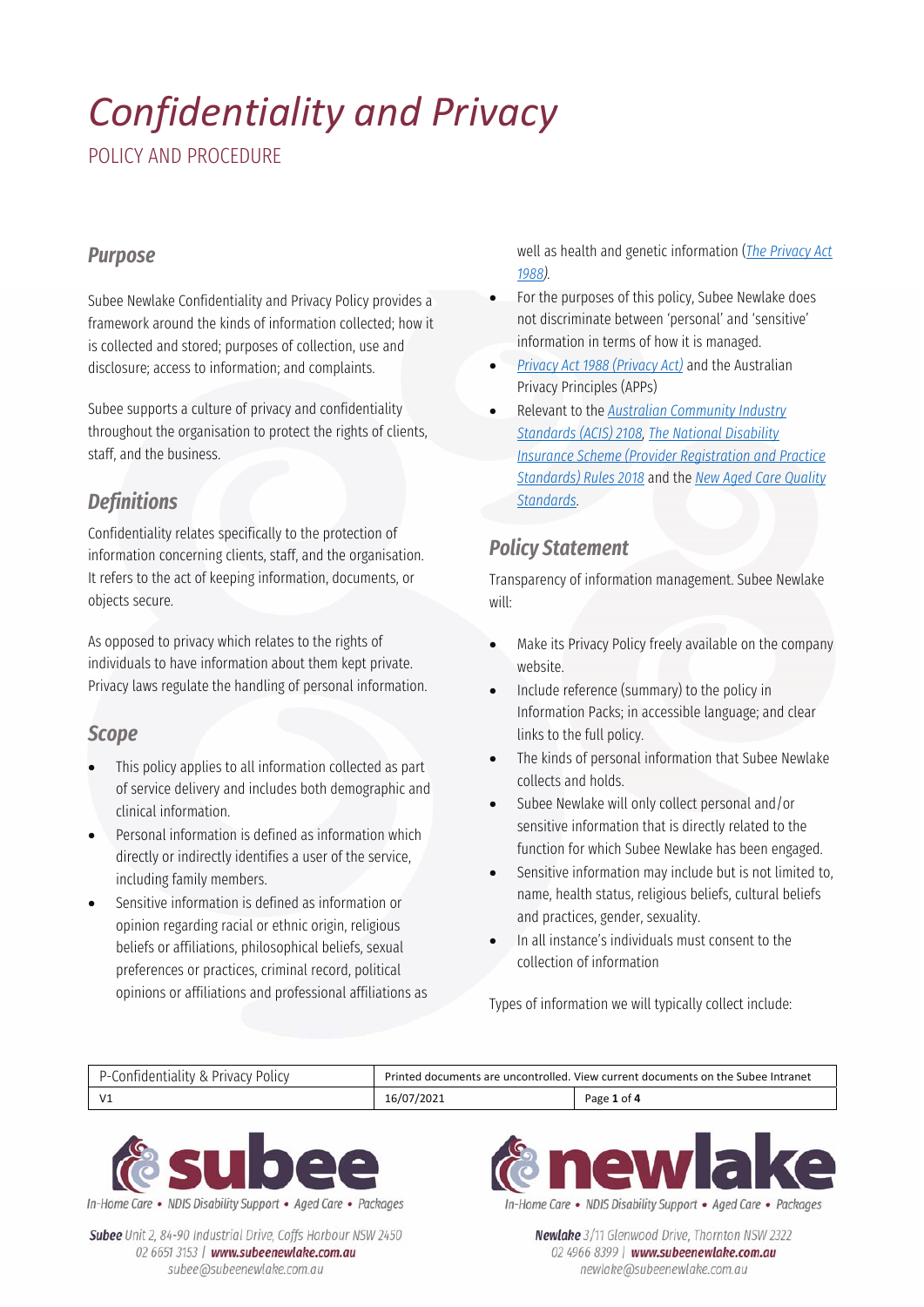POLICY AND PROCEDURE

- Carer/friends and family information
- Contact details of Allied Health Professionals who support you
- Contact information and address
- Date of Birth
- Gender
- Health diagnosis
- Name
- Your daily goals, lifestyle information (for care plans)
- Your opinions and feedback on our services via anonymous surveys

### *Clean Desk Policy*

All desks should be cleared of confidential documents prior to leaving at the end of each day or within a locked space.

When working in a work area exposed to the public, information of a personal or sensitive nature should not be visible. This includes but is not limited to white boards and computer screen.

### *How Subee Newlake collects and holds personal information.*

- Where possible information will be collected from the person themselves.
- If information is collected from a third party this will be done with consent (for example, legal guardians and carers) and the person advised.
- Subee Newlake will allow people from whom the personal information is being collected to not identify themselves or use a pseudonym unless it is impracticable to deal with them on this basis. Note, as a health service provider anonymity is largely

impractical - apart from anonymous surveys conducted for CQI this mode of collection would be the exception and staff should refer to the Operations Manager for clarification if required.

Subee Newlake will not use or disclose government related identifiers.

- All staff with access to information shall sign the *Client and Family Confidentiality Agreement.*
- Information shall be stored and archived on a secure network with access granted to support service delivery only; information destroyed shall be done so in accordance with the Records Management Policy.
- Electronic Information is protected by a double password.
- Computer screen lock is set at 5 minutes if keyboard is idle and automatic log out at 10 minutes if keyboard is idle.
- Subee Newlake maintains electronic records only. Documents are held as required by law and destroyed appropriately, inclusive of unsolicited information not required as part of service delivery.

The purposes for which Subee Newlake collects, holds, uses and discloses personal information. Subee Newlake will:

- Only collect information that supports the delivery of health care (for example the completion of care plans and risk assessments) and/or duty of care to clients and employees and where there is a service agreement or request in place or pending (as clients accessing services).
- Not use sensitive information for the purposes of direct marketing; use personal information for the

| : Privacv Policv<br>Confidentiality & ' | Printed documents are uncontrolled. View current documents on the Subee Intranet |             |
|-----------------------------------------|----------------------------------------------------------------------------------|-------------|
| $\sqrt{1}$                              | 16/07/2021                                                                       | Page 2 of 4 |



Subee Unit 2, 84-90 Industrial Drive, Coffs Harbour NSW 2450 02 6651 3153 | www.subeenewlake.com.au subee@subeenewlake.com.au



In-Home Care . NDIS Disability Support . Aged Care . Packages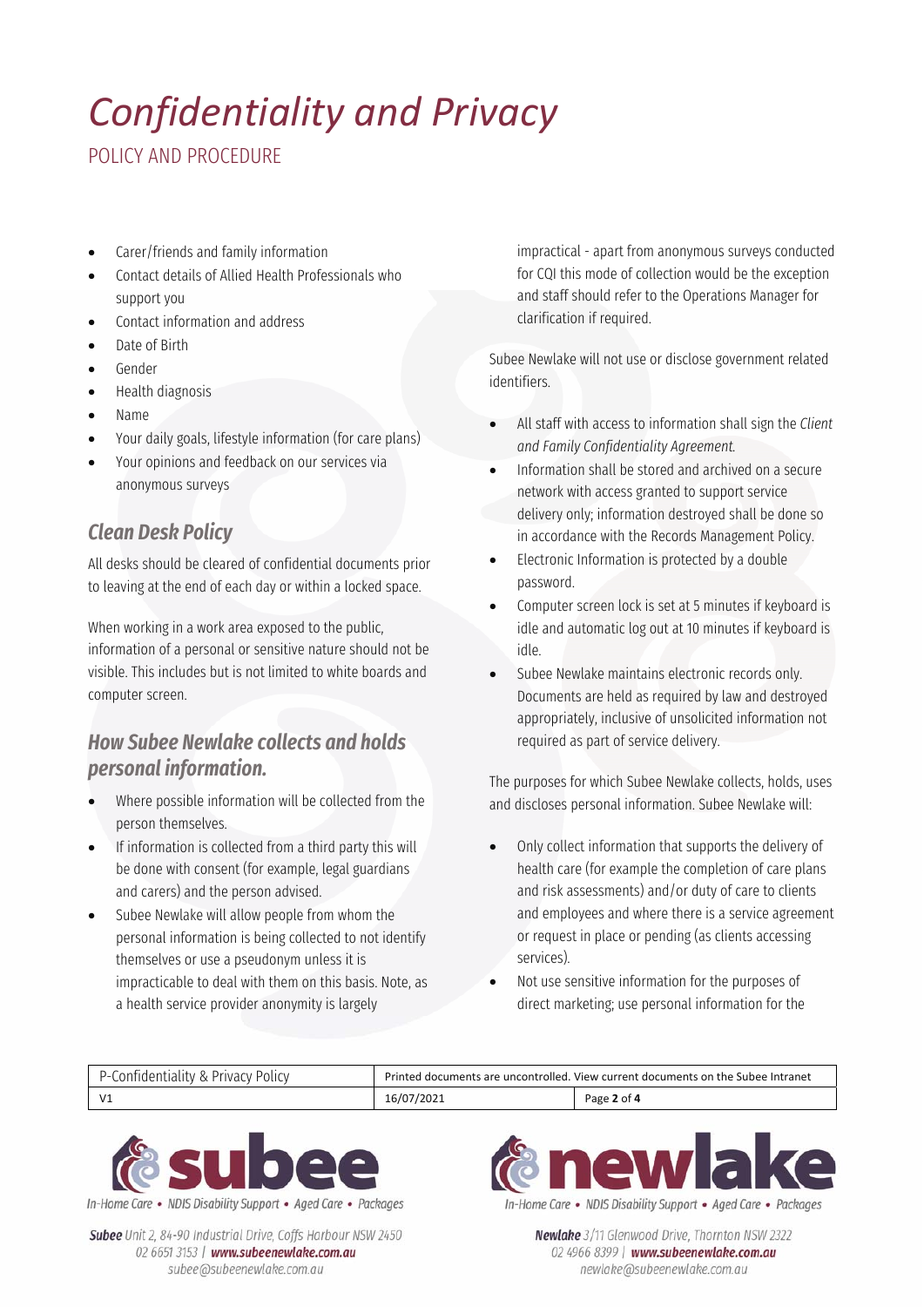POLICY AND PROCEDURE

purpose of direct marketing only if that information has been collected from the person themselves, if the person could reasonably expect the organisation to use the information in such a manner; and, if the person is provided with an accessible opt out mechanism.

- You can opt out at any time by contacting us via the contact form on the website, emailing subee@subeenewlake.com.au, or writing to us at PO Box 1872, Coffs Harbour NSW 2450
- Take steps to ensure that information collected is accurate, up to date and complete through clear lines of responsibility, review and internal audit.
- You must contact us if you would like to see any of the personal or health information collected by us, or if you have further questions about the handling of your personal or health information. You may also make a complaint about our handling of your personal information to the Office of the Australian Information Commissioner, the NDIS Quality and Safeguards Commission or the Aged Care Quality and Safety Commission.
- We may need to disclose personal and/or health information to third parties who are concerned with the provision or procurement of services, including sub-contractors. Disclosures may also be made to other third parties, including health professionals, advisors and regulatory authorities. Where disclosure takes place, we will seek to ensure that your information is handled appropriately
- Clients can withdraw their consent for information collection or sharing at any stage of their agreement. This would be recorded in their client file with and their service coordinator if not already would be informed.

### *Access of Personal Information*

Upon request Subee Newlake will provide access to personal information within 30 days, unless:

- There is reason to believe that providing access will pose a serious threat to the life, health, or safety of the individual, or to public health and safety
- Providing access would impact on the privacy of others
- The request is determined to be frivolous or vexatious
- Other reasons (legal or otherwise) listed under sub clause 12.3 of the APP
- Requests should be made via the contact form on the website; in writing addressed to the Operations Manager, PO Box 1872, Coffs Harbour NSW 2450 or via email to subee@subeenewake.com.au.
- Access to personal information will be free of charge in all circumstances.
- How an individual may complain about a breach of the *Australian Privacy Principles* and how Subee Newlake will deal with such a complaint.
- If Subee Newlake denies access (under sub clause 12.3 of the APP) written notice shall be provided as to the grounds for refusal and external mechanisms of complaint.
- In such a situation, Subee Newlake will refer individuals to the NSW Privacy Commissioner and/or the Australian Privacy Commissioner. Links to both will be maintained on the Subee Newlake website.
	- Whether Subee Newlake is likely to disclose personal information to overseas recipients; and if so, in what countries, if it is practical to define.
	- Subee Newlake will not disclose personal information to overseas recipients when it breaches the APP and there is no consent given.





Subee Unit 2, 84-90 Industrial Drive, Coffs Harbour NSW 2450 02 6651 3153 | www.subeenewlake.com.au subee@subeenewlake.com.au



In-Home Care • NDIS Disability Support • Aged Care • Packages